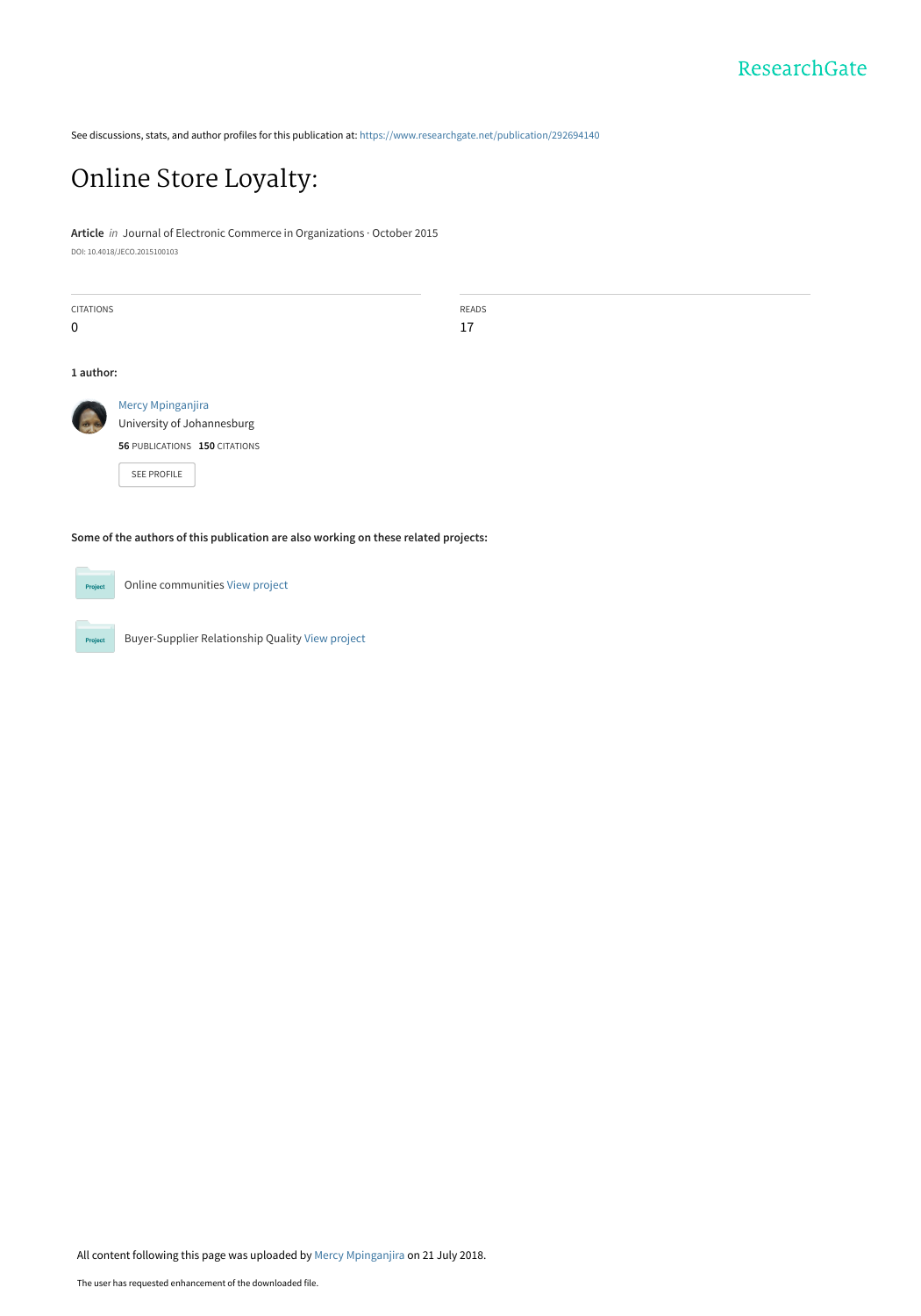# **Online Store Loyalty: An Investigation of Drivers and Outcomes**

*Mercy Mpinganjira, Department of Marketing Management, University of Johannesburg, Johannesburg, South Africa*

## **ABSTRACT**

*This paper investigates drivers and outcomes of online-store loyalty. Data was collected from 201 online shoppers in Gauteng, South Africa using a structured questionnaire. The findings show that perceived value,* trust and perceived web-usability are important factors that drive online store loyalty. Trust was found to be *significantly influencedbyperceivedexpertise inorderfulfilment.The resultsalsoshowthatonline store loyalty exerts positive influence both on customers'sensitivity to price as reflected by willingness to pay more and* on word-of-mouth. The findings point to the need for online store managers to pay attention to the identified *drivers of online store loyalty if they are to derive its associated benefits.*

*Keywords Expertise in Order Fulfillment, Online Store Loyalty, South Africa, Web Usability, Willingness to Pay More*

## **INTRODUCTION**

Developments in information technologies, the internet in particular, are revolutionising the way businesses in South Africa interact with and serve their customers. Many retail businesses are now opening up online stores, allowing customers to purchase products at any time of the day and from any place so long as they are able to access the internet. While online stores are a common phenomenon in some parts of the world especially in developed countries and in some emerging countries particularly those in Asia, the phenomenon is beginning to gain prominence in South Africa. According to Galatis (2013) online retail in South Africa currently stands at a mere 0.5% of total retail stores compared to an average of between 10-12% in much of the developed world. Despite the low percentage when compared to total retail sales, it is widely acknowledged that online retailing in South Africa has grown significantly from where it was just a few years ago (Mlitwa & Raqa 2012). A report on South Africa's online spending habits by Wilson (2013) noted that in 2012, South Africans spent R3.3 billion shopping online. According to the report, expectations were that by the end of 2013, South Africa's online spending will grow to R4.4 billion a year.

While online spending by South Africans is poised to increase, statistics in general show that the failure rates of online retail businesses is much higher than most businesses realise. According to Ducker (2010) more than 90 percent of all internet start-ups do not survive the first year of operations. Dixon (2008) reported that about 90 percent of those involved in internet

DOI: 10.4018/JECO.2015100103

Copyright © 2015, IGI Global. Copying or distributing in print or electronic forms without written permission of IGI Global is prohibited.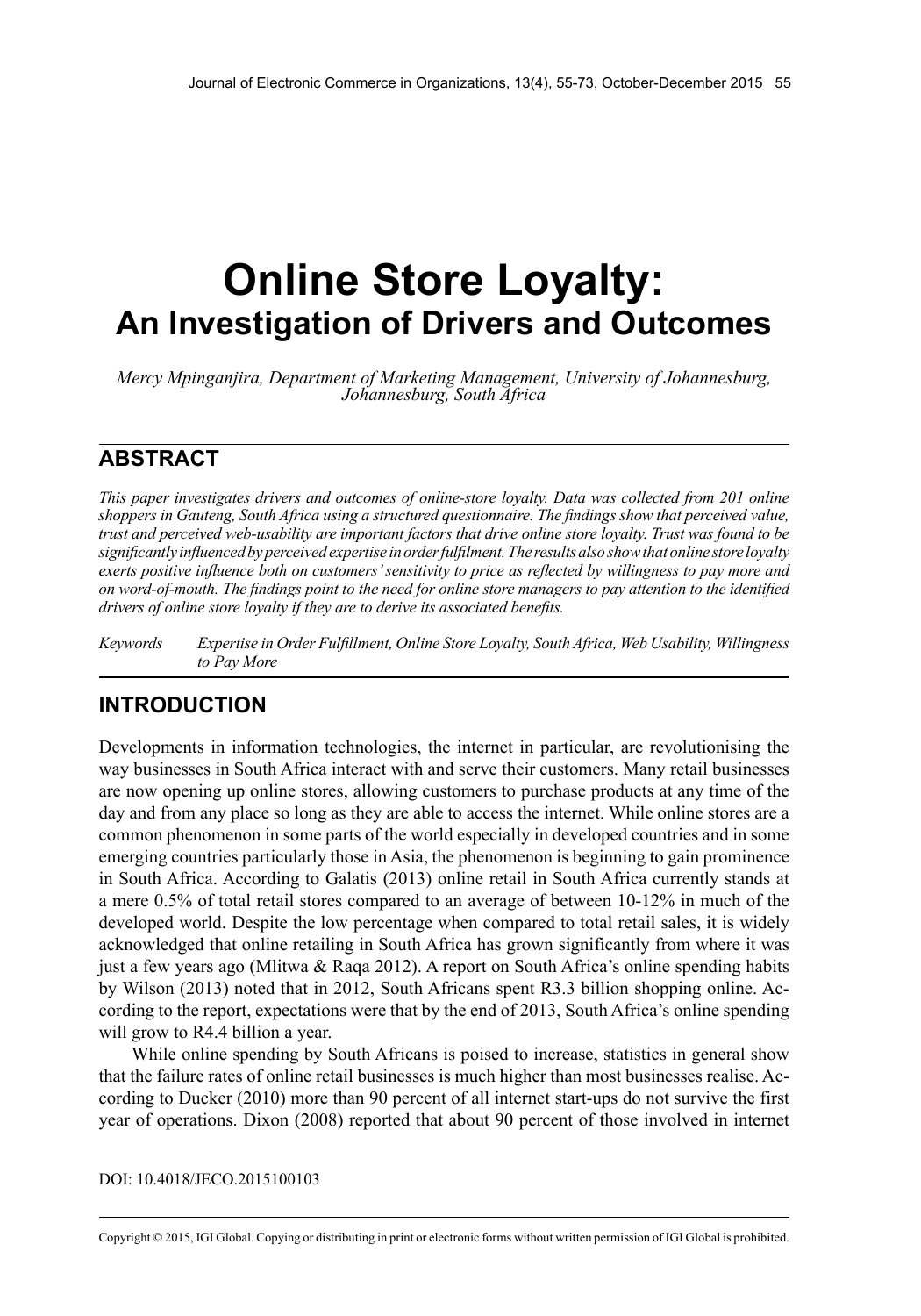marketing are not successful. While a number of factors may play a role in explaining success or failure of e-businesses, Dixon 2008) as well as Ducker (2010) note that difficulties in attracting and retaining customers contribute significantly to lack of success in e-business ventures. Chang & Chen (2009) as well as Rao et al., (2011) observed that the fact that with online business the competitor is only a click away makes it more challenging for any business to convert online store visitors into buyers and to ensure that they stay loyal to the online store. While these challenges need to be acknowledged Clifford & Lang (2012) as well as Koo (2006) argued that it is critical for businesses in general including those trading online to have a good understanding of ways in which they can build customer loyalty and put those ways into practice. This is largely because of the many benefits that businesses derive from loyal customers.

Some of the benefits relate to enhanced opportunities to grow revenue and in reducing cost of sales. Liu et al., (2011) noted that the cost of recruiting new customers can be twice as much if not more compared to the cost of maintaining existing customers. This is principally because of high promotional efforts often needed in recruiting new customers. El-Sady et al., (2012) observed that while most businesses combine offensive marketing strategieswith defensive strategies, strong competition in most markets has resulted in defensive strategies becoming more common. Defensive marketing strategies are aimed at retaining new customers and fending off competitors' attacks whereas offensive marketing strategies are aimed at attracting new customers. Setó-Pamies (2012) points out that customer loyalty gives companies a sustainable competitive advantage over time and is the key to survival of most businesses. He further noted that understanding the principle factors that drive customer loyalty is often a difficult task because customer loyalty is developed within specific contexts. This paper aims at contributing to understanding factors that influence customer loyalty in the context of online stores. The research question addressed by the paper is 'what are the drivers and outcomes of online store loyalty among online customers from Gauteng, South Africa?'

The paper has been structured such that the next section provides a theoretical framework for the study followed by the methodology section. Thereafter the findings are presented followed by the discussion and implications section. The final section of the paper focuses on conclusions drawn, limitations of the study and provides suggestions for future research.

#### **THEORETICAL FRAMEWORK**

#### **Customer Loyalty**

A review of literature shows that a lot of research on customer loyalty tends to focus on loyalty towards products or brands. It is however important to note that customers can be loyal to suppliers of products including stores just as they can be loyal to specific products or brands (Martinelli & Balboni 2012; Ngobo 2011). Furthermore, as also noted by Setó-Pamies (2012) a review of literature shows that there is no single accepted opinion on how to define the customer loyalty. Clottey et al., (2011) as well as Koo (2006) however noted that the way customer loyalty is defined in literature can be categorised in two main ways. These include the actual behavioural perspective and the attitudinal perspective. Loyalty under the behavioural perspective is measured by examining actual purchases over a period of time. It is evidenced by repeated and/or exclusive purchasing of products and services (Nikhashemi 2013). Loyalty under this perceptive can also be expressed as a percentage of total transactions in the category or a percentage of total expenditures in the category (Komunda & Osarenkhoe, 2012). One advantage associated with taking the behavioural perspective to define loyalty is that it is based on actual purchases, a factor that directly influences firm performance. While this is so there are limitations associated with the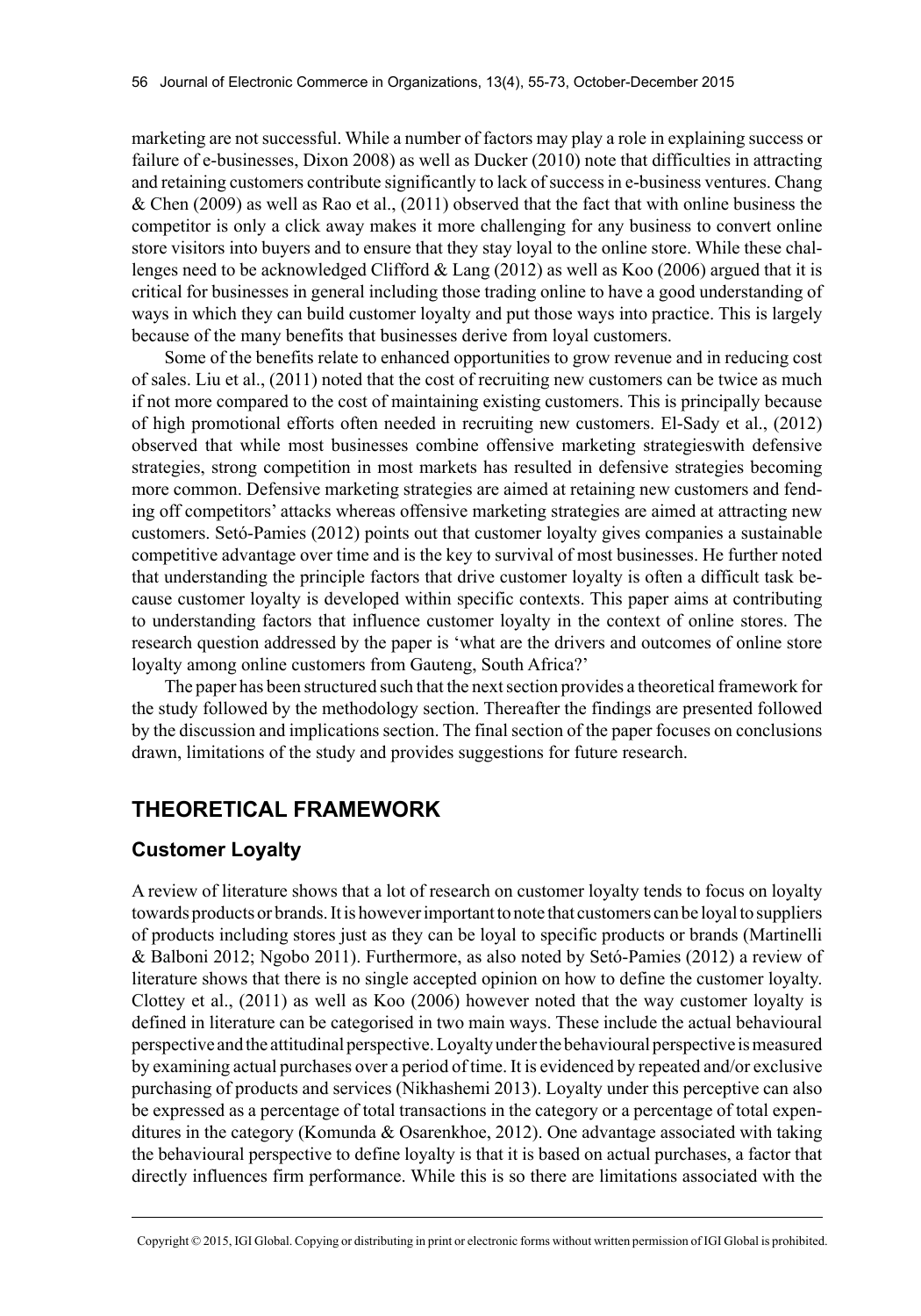17 more pages are available in the full version of this document, which may be purchased using the "Add to Cart" button on the product's webpage: [www.igi-global.com/article/online-store](http://www.igi-global.com/article/online-store-loyalty/145423?camid=4v1)[loyalty/145423?camid=4v1](http://www.igi-global.com/article/online-store-loyalty/145423?camid=4v1)

This title is available in InfoSci-Journals, InfoSci-Journal Disciplines Business, Administration, and Management, InfoSci-Digital Marketing, E-Business, and E-Services eJournal Collection, InfoSci-Select. Recommend this product to your librarian:

[www.igi-global.com/e-resources/library-](http://www.igi-global.com/e-resources/library-recommendation/?id=2)

[recommendation/?id=2](http://www.igi-global.com/e-resources/library-recommendation/?id=2)

## Related Content

Security and the Importance of Trust in the Australian Automotive Industry

Pauline Ratnasingam (2004). IT Solutions Series: E-Commerce Security: Advice from Experts (pp. 145-157).

[www.igi-global.com/chapter/security-importance-trust-australian](http://www.igi-global.com/chapter/security-importance-trust-australian-automotive/24765?camid=4v1a)[automotive/24765?camid=4v1a](http://www.igi-global.com/chapter/security-importance-trust-australian-automotive/24765?camid=4v1a)

## Personalized Recommendation Based on Contextual Awareness and Tensor **Decomposition**

Zhenjiao Liu, Xinhua Wang, Tianlai Li and Lei Guo (2018). Journal of Electronic Commerce in Organizations (pp. 39-51).

[www.igi-global.com/article/personalized-recommendation-based-on](http://www.igi-global.com/article/personalized-recommendation-based-on-contextual-awareness-and-tensor-decomposition/207298?camid=4v1a)[contextual-awareness-and-tensor-decomposition/207298?camid=4v1a](http://www.igi-global.com/article/personalized-recommendation-based-on-contextual-awareness-and-tensor-decomposition/207298?camid=4v1a)

## A Novel Security Framework for Managing Android Permissions Using Blockchain Technology

Abdellah Ouaguid, Noreddine Abghour and Mohammed Ouzzif (2019). Digital Currency: Breakthroughs in Research and Practice (pp. 141-167).

[www.igi-global.com/chapter/a-novel-security-framework-for-managing](http://www.igi-global.com/chapter/a-novel-security-framework-for-managing-android-permissions-using-blockchain-technology/207545?camid=4v1a)[android-permissions-using-blockchain-technology/207545?camid=4v1a](http://www.igi-global.com/chapter/a-novel-security-framework-for-managing-android-permissions-using-blockchain-technology/207545?camid=4v1a)